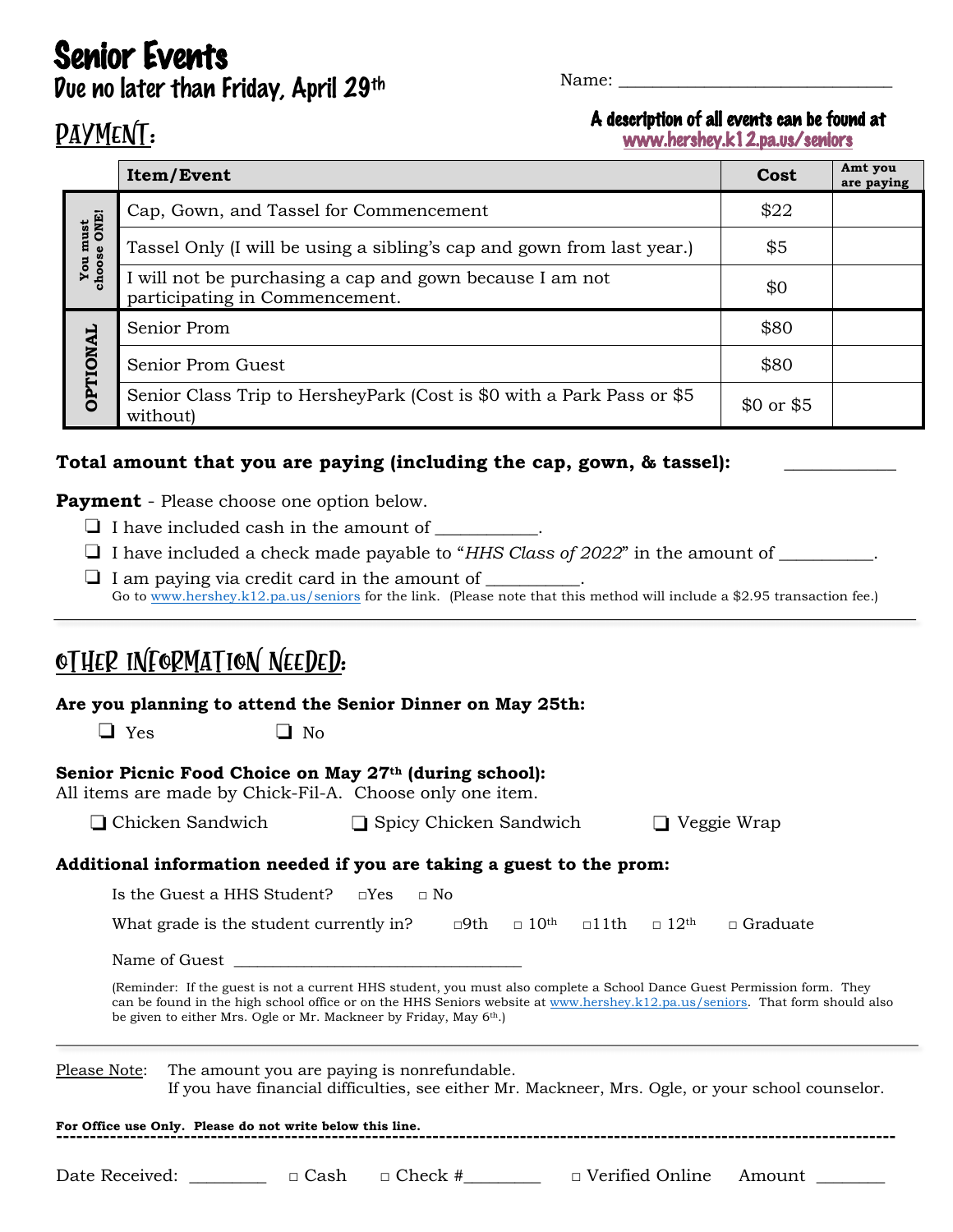#### **DERRY TOWNSHIP SCHOOL DISTRICT SENIOR DAY at HERSHEYPARK – TUESDAY, MAY 31, 2022**

Dear Parent/Guardian:

On Tuesday, May 31<sup>st</sup>, our seniors will hold their annual class trip to HersheyPark. In order for your son/daughter to participate in this activity, we ask that this consent and release statement be completed, signed and returned along with payment to either Mrs. Ogle in Room 246 or Mr. Mackneer in Room 235 no later than **Friday, April 29th.**

Students will attend this activity from 10:00 a.m. until 2:00 p.m. Those wishing to remain after 2:00 p.m. may do so. There will be no supervision or transportation after that time.

Seniors must arrive at HersheyPark between 10:00 and 10:30 a.m. They will be required to check-in with HHS Faculty for attendance and to receive their ticket (if needed) right outside the main gate. Therefore, if students have their own transportation to the park, they do not need to report to school. However, it is imperative that students arrive at the park no later than 10:30 a.m. If they are not present by that time, they will be expected to bring a signed parent excuse when they return to school the next day (Wednesday, June 1st). Please note: If a student drives to HersheyPark there is a fee charged for parking.

If transportation is needed, students can take the bus to school as they would on a typical day. Students will attend periods 1, 2, and 3. At the end of period 3, they will report outside of the main office to board a bus to go to HersheyPark. It is imperative that they still check in with HHS Faculty at the main gate when they arrive to HersheyPark. At 2:00 p.m. the bus will bring the students back to the school so that they can ride their normal school bus home.

Any appointments for the day must be brought to the school two days before the event with a telephone number to verify the appointment. If students do not attend HersheyPark, they will be expected to be in classes.

In order to attend, students cannot be in danger of not graduating. If there is any chance they will not be graduating, they will not be allowed to attend HersheyPark, and their payment will not be refunded. In addition, students who are not in good standing with HHS regarding attendance and discipline will not be permitted to attend the trip.

### **Please indicate the method of transportation that you expect your son / daughter to utilize to get to HersheyPark, as well as to arrive at home. (You should check 2 and only 2 boxes.) Then sign below giving permission for your son or daughter to attend HersheyPark.**

Student's Name: \_\_\_\_\_\_\_\_\_\_\_\_\_\_\_\_\_\_\_\_\_\_\_\_\_\_\_\_\_\_\_\_\_\_\_\_\_\_\_\_\_\_\_\_\_\_\_\_\_\_\_\_\_\_\_\_\_\_\_\_\_\_\_\_\_\_\_\_\_\_\_\_\_\_

|               | My son/daughter will be providing his/her own transportation TO HersheyPark.                         |
|---------------|------------------------------------------------------------------------------------------------------|
| Liberal River | My son/daughter will ride TO HersheyPark on a Derry Township School Bus.                             |
|               | My son/daughter will be providing his/her own transportation home.                                   |
|               | My son/daughter will ride from HersheyPark to Hershey High School on a Derry Township<br>School Bus. |

Having read and understood the above, I give permission for my son/daughter to participate in the HersheyPark trip on May 31, 2022. I understand that they will be utilizing the transportation indicated above.

Parent's Signature: \_\_\_\_\_\_\_\_\_\_\_\_\_\_\_\_\_\_\_\_\_\_\_\_\_\_\_\_\_\_\_\_\_\_\_\_\_\_\_\_\_\_\_ Date \_\_\_\_\_\_\_\_\_\_\_\_\_\_\_\_\_\_\_\_\_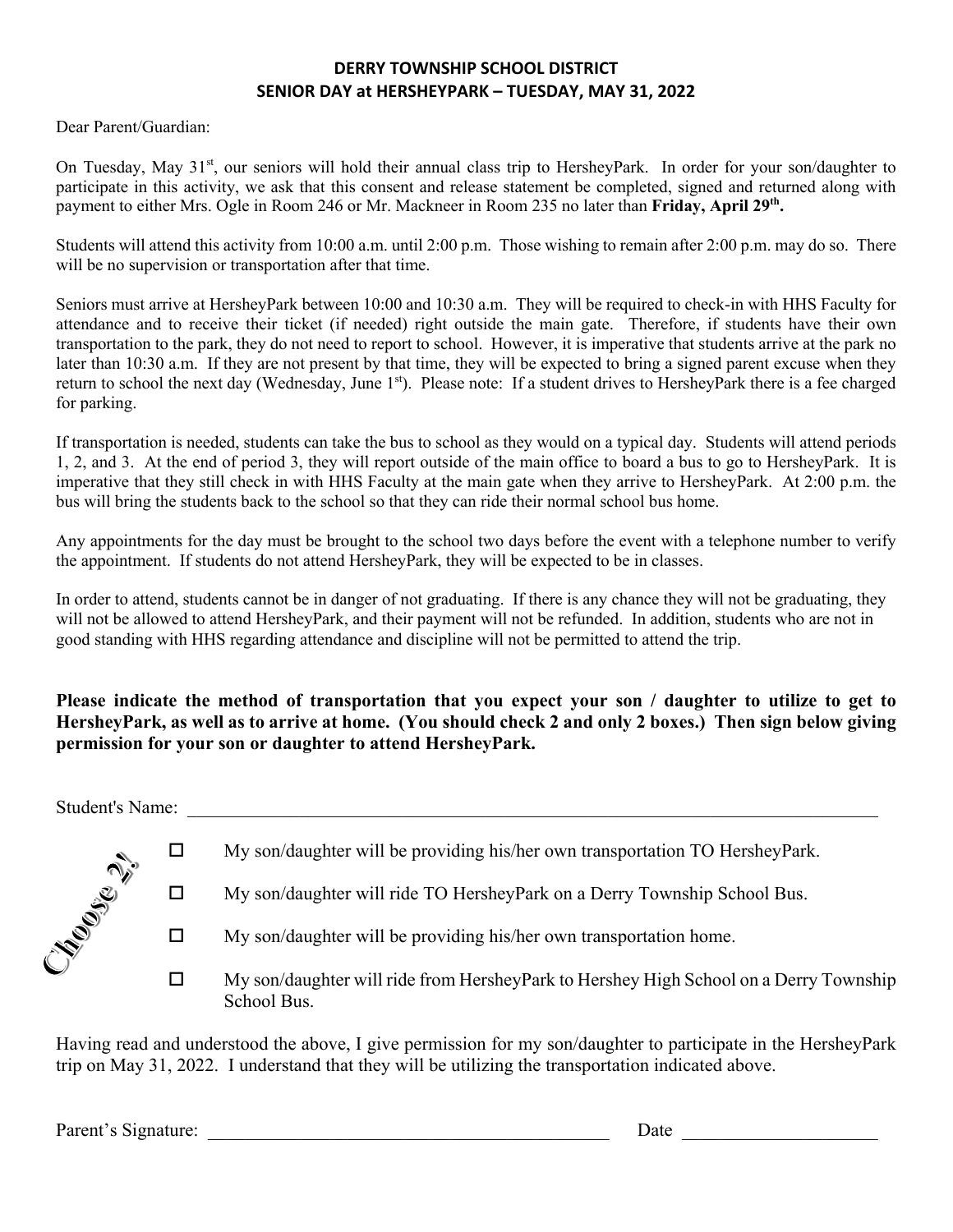## *Derry Township School District Field Trip Parental Permission and Health Information Form*

| <b>CONTACT INFORMATION:</b>                                                                                                                                                                                                |                                                                                                                                                             |
|----------------------------------------------------------------------------------------------------------------------------------------------------------------------------------------------------------------------------|-------------------------------------------------------------------------------------------------------------------------------------------------------------|
| Student:<br>Home Address:<br>School/Program:<br><u> 1989 - Johann Barbara, markazi bashkar mashrida ma'lumot</u>                                                                                                           | Homeroom:<br><u> 1989 - Johann John Stone, mars et al. (</u><br>Birth Date:<br>Home Phone #:<br><u> 1980 - Johann Barbara, martin a</u><br>Teacher/Advisor: |
| Father's Name:<br>the control of the control of the control of the control of the control of the control of<br>Mother's Name:<br>the control of the control of the control of the control of the control of the control of |                                                                                                                                                             |
| Family Doctor:<br>Health Insurance:<br><u> 1989 - Johann Barbara, marka a shekara tsa 1989 - An tsa 1989 - An tsa 1989 - An tsa 1989 - An tsa 1989 - An</u>                                                                | Phone $#$ :<br>the control of the control of the control of the control of the control of the control of<br>Policy/Group#:                                  |
|                                                                                                                                                                                                                            |                                                                                                                                                             |

#### **HEALTH CONCERNS:**

- 1. Please note any medical conditions (including medication, food or environmental allergies) that the student may have and their usual treatment:
- 2. Are there any special medical accommodations needed for your child while on this school activity (including any special dietary requirements)?

In the event that my child and/or ward, becomes ill or is injured while attending or traveling to or from any school function, I, as parent and/or guardian, hereby authorize the Derry Township School District or any of its representatives to transport my child to a hospital or physician if neither parent can be contacted after reasonable investigation and if the Derry Township School District feels that immediate medical evaluation is necessary. I further authorize the physician or hospital to whom my child is taken to render any necessary medical or surgical treatment, which is deemed necessary under the circumstances.

\_\_\_\_\_\_\_\_\_\_\_\_\_\_\_\_\_\_\_\_\_\_\_\_\_\_\_\_\_\_\_\_\_\_\_\_ \_\_\_\_\_\_\_\_\_\_\_\_\_\_\_\_\_\_\_\_\_\_\_